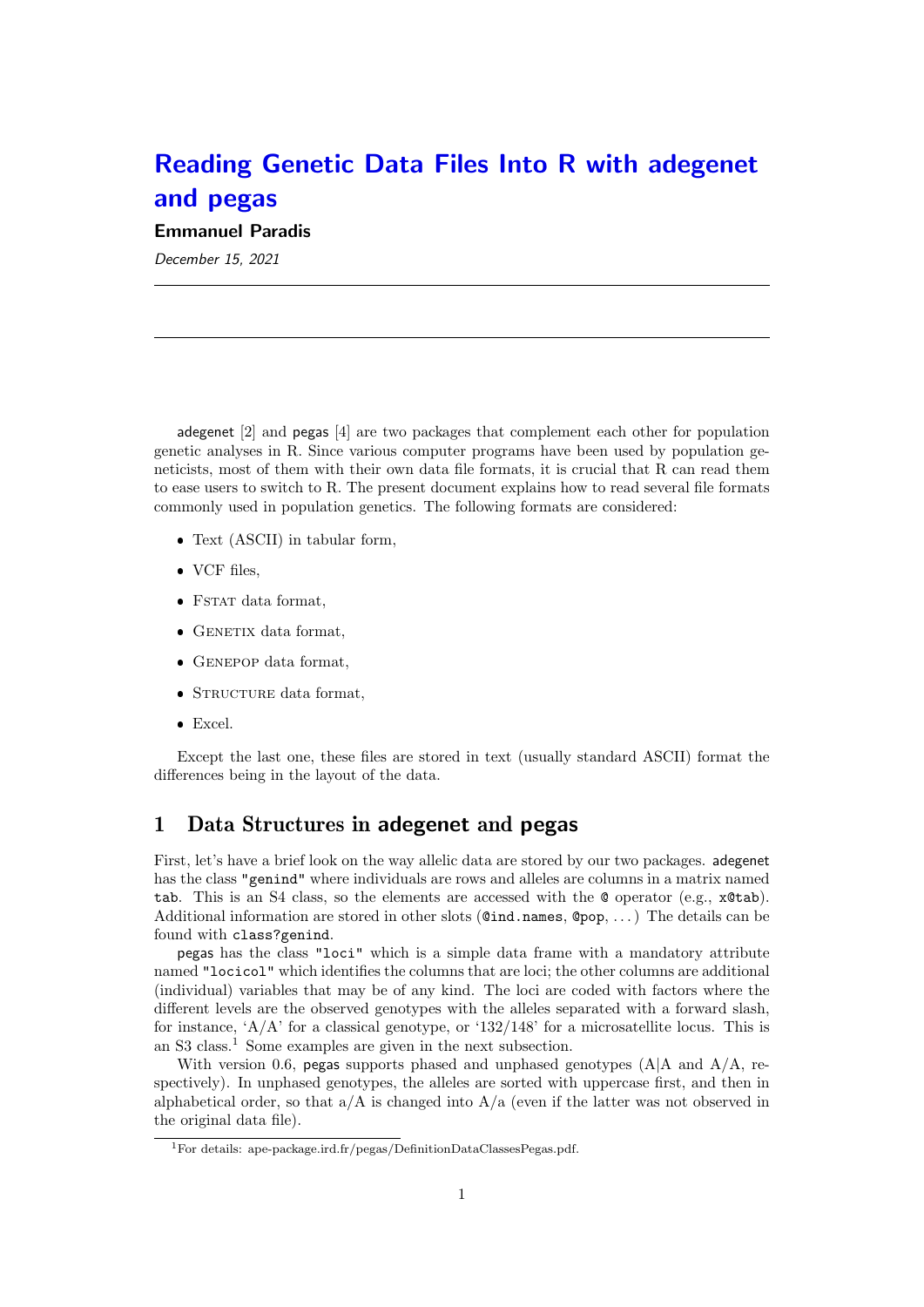There is no need to choose between these two data structures: they are used by each package and they can be converted between each other with the functions genind2loci (or the generic form as.loci) and loci2genind. Therefore, it is straightforward to run analyses with both packages on the same data.

## 2 Reading Genetic Data Files

#### 2.1 Reading Text Tabular Files

It is intuitive to organise allelic data in a tabular form where each row is an individual and the columns are loci and possibly other variables such as population, spatial locations, and so on. A simple example of such a file would be (file 'toto'):<sup>2</sup>

#### a/a

This file can be read with the pegas function read.loci:

```
> library(pegas)
> x <- read.loci("toto", header = FALSE)
\rightarrow xAllelic data frame: 1 individual
                      1 locus
> print(x, details = TRUE)
   V<sub>1</sub>1 a/a
> class(x)[1] "loci" "data.frame"
```
Since the file has no label for the column, we used  $\texttt{header} = \texttt{FALSE}$ . Note that printing a "loci" object displays a very brief account of the data; the option details = TRUE allows to print them like a standard data frame.<sup>3</sup> If the same data were formatted with a different allele separator (file 'titi'):

a-a

Then this file would be read with:

```
> y <- read.loci("titi", header = FALSE, allele.sep = "-")
> print(y, details = TRUE)
   V<sub>1</sub>1 a/a
> identical(x, y)
[1] TRUE
```
Let us have a look on the different options of read.loci:

<sup>2</sup>File contents are printed in blue to distinguish them from R input/output.

<sup>&</sup>lt;sup>3</sup>The function View can also be used: this will use the same spreadsheet interface than fix but the data cannot be edited (see below).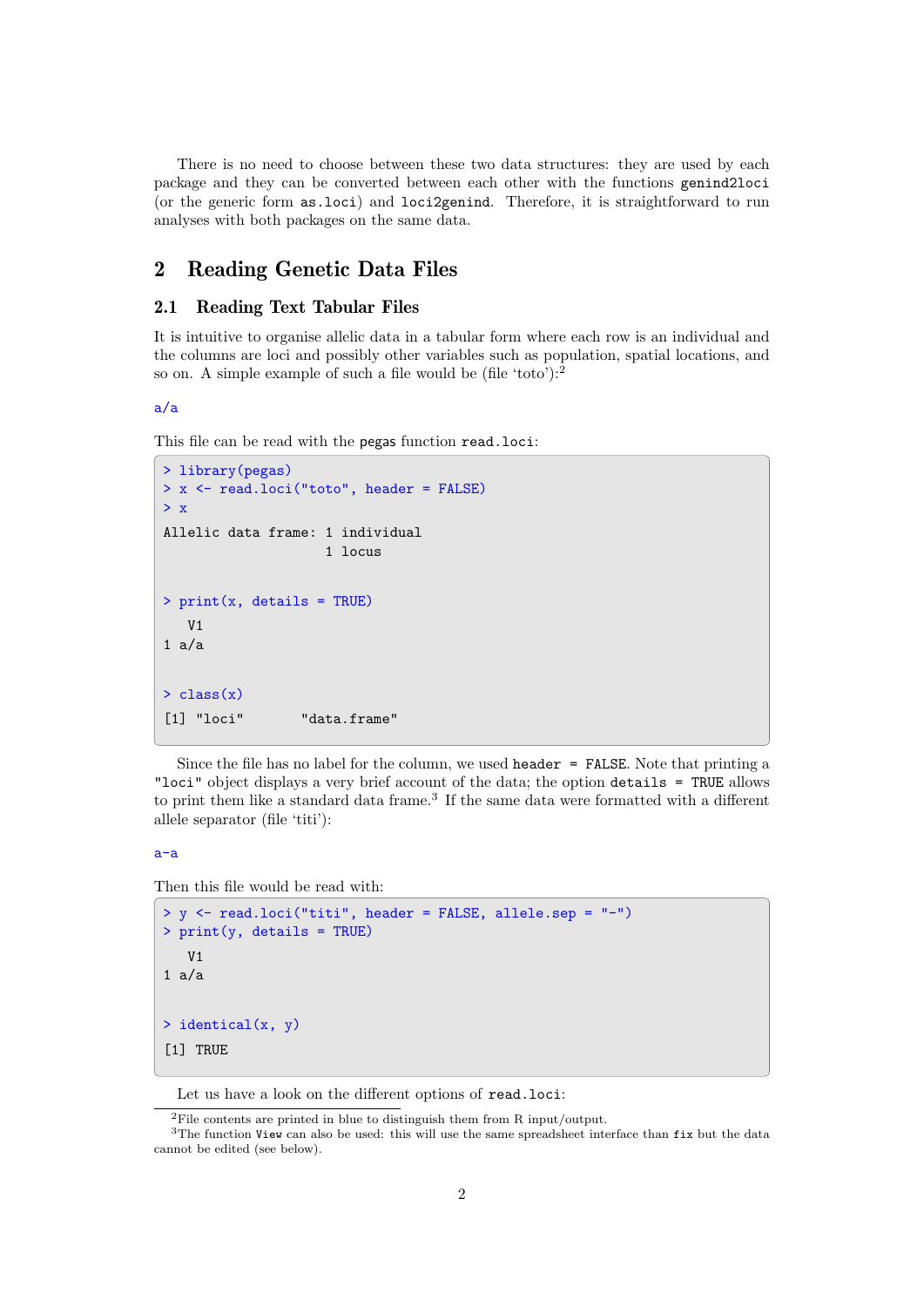```
> args(read.loci)
function (file, header = TRUE, loci.sep = "", allele.sep = "/|",
    col.pop = NULL, col.loci = NULL, ...)NULL
```
We already know file, header, and allele.sep. Note the default value for this last option which specifies that the allele separator can be either a slash or a vertical bar. loci.sep is the separator of the columns (not only the loci) which is one or several spaces by default (use  $\text{sep} = \text{``}\text{'t''}$  if a tabulation). col.pop must be an integer giving the index of the column that will be labelled "population" in the returned data; by default there is none. col.loci does the same for the loci; by default all columns are treated as loci except if col.pop is used. Finally '...' may be any further (named) arguments passed to read.table (e.g., skip in case there are comments at the top of the file).

Any level of ploidy is accepted and pegas checks the order of the alleles (see above). For instance the file 'tutu' is:

a/a/A A/a/a

```
> print(read.loci("tutu", FALSE), TRUE)
      V<sub>1</sub>1 A/a/a2 A/a/a
```
Phased and unphased genotypes can be mixed in a file. For instance the file 'tyty' is:

```
Loc1
A/a
a/A
A|a
a|A
 > X <- read.loci("tyty")
 > print(X, TRUE)
   Loc1
 1 A/a
 2 A/a
 3 A|a
 4 a|A
 > summary(X)
 Locus Loc1:
 -- Genotype frequencies:
 A/a A|a a|A
  2 1 1
 -- Allele frequencies:
 A a
 4 4
```
A more realistic example with four columns—an allozyme locus, a microsat locus, a population assignment, and a phenotypic variable—might be (file 'tata'):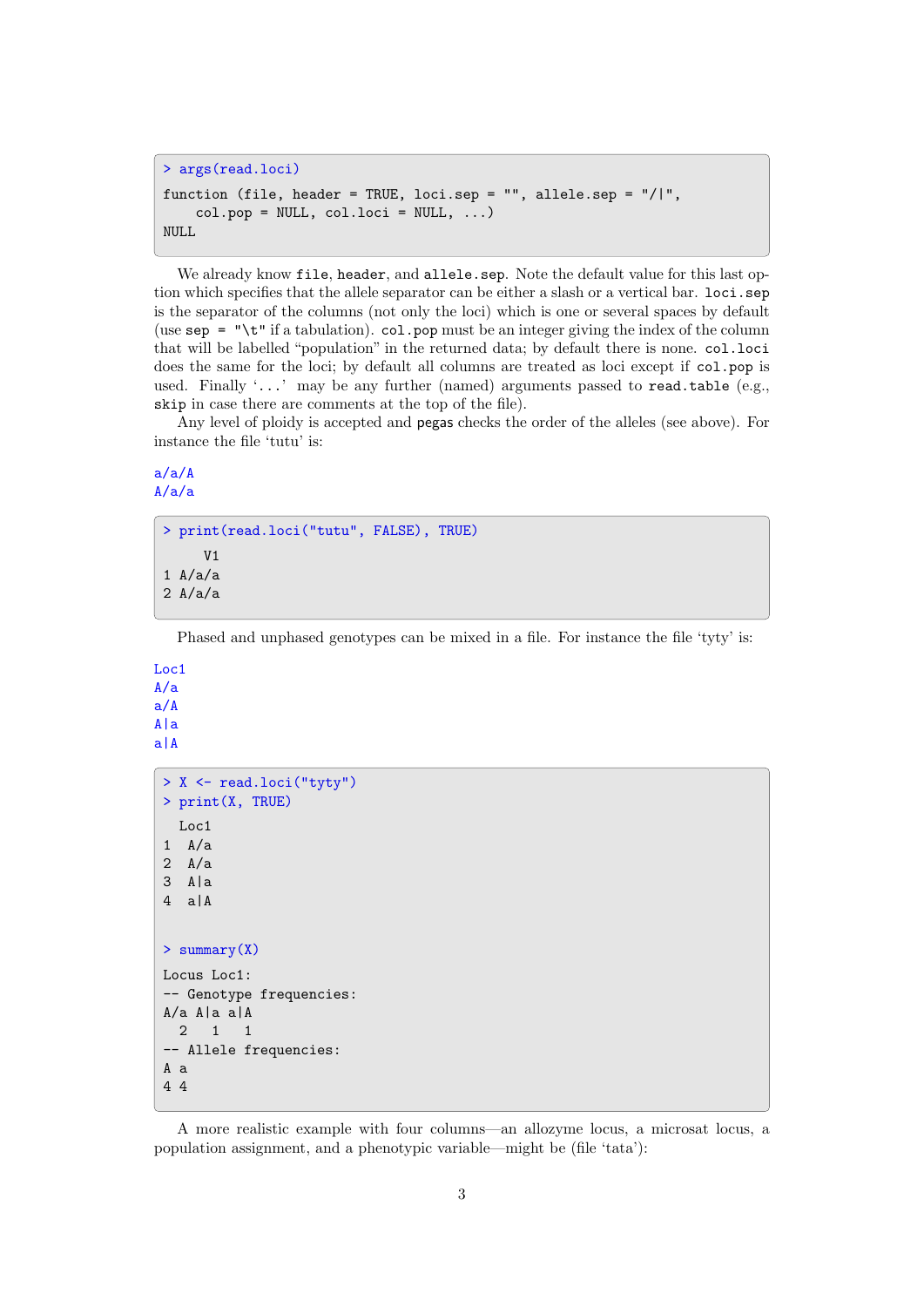|                   | Adh2 | SSR1      | pop | size |
|-------------------|------|-----------|-----|------|
| Ind <sub>A1</sub> | A/A  | 100/200 A |     | 2.3  |
| Ind <sub>A2</sub> | A/a  | 100/120 A |     | 2.5  |
| IndB1             | A/A  | 100/100 B |     | 2.1  |
| IndB <sub>2</sub> | a/a  | 120/120 B |     | 2.8  |

which will be read with:

```
> z <- read.loci("tata", loci.sep = "\t", col.loci = 2:3, col.pop = 4, row.names = 1)
\rightarrow z
Allelic data frame: 4 individuals
                    2 \text{·}2 additional variables
> print(z, details = TRUE)
      Adh2 SSR1 population size
IndA1 A/A 100/200 A 2.3
IndA2 A/a 100/120 A 2.5<br>
IndB1 A/A 100/100 B 2.1
IndB1 A/A 100/100
IndB2 a/a 120/120 B 2.8
```
Note row.names which is passed with the '...' argument. To make sure that only the first and the second columns are treated as loci, let us extract the alleles from this data set:

```
> getAlleles(z)
$Adh2
[1] "A" "a"
$SSR1
[1] "100" "120" "200"
```
We may check that the attribute "locicol" has been set correctly, but usually the user does not need:

```
> attr(z, "locicol")
[1] 1 2
```
Finally we display the internal structure of the data to see that the additional variables are treated as they should be:

```
> str(z)
```

```
Classes 'loci' and 'data.frame': 4 obs. of 4 variables:
$ Adh2 : Factor w/ 3 levels "A/A","A/a","a/a": 1 2 1 3
$ SSR1 : Factor w/ 4 levels "100/100","100/120",..: 3 2 1 4
$ population: Factor w/ 2 levels "A","B": 1 1 2 2
$ size : num 2.3 2.5 2.1 2.8
 - attr(*, "locicol")= int [1:2] 1 2
```
### 2.2 Reading VCF Files

Starting with version 0.6, pegas can read VCF files with the function read.vcf. Version 0.8 has a completely rewritten code: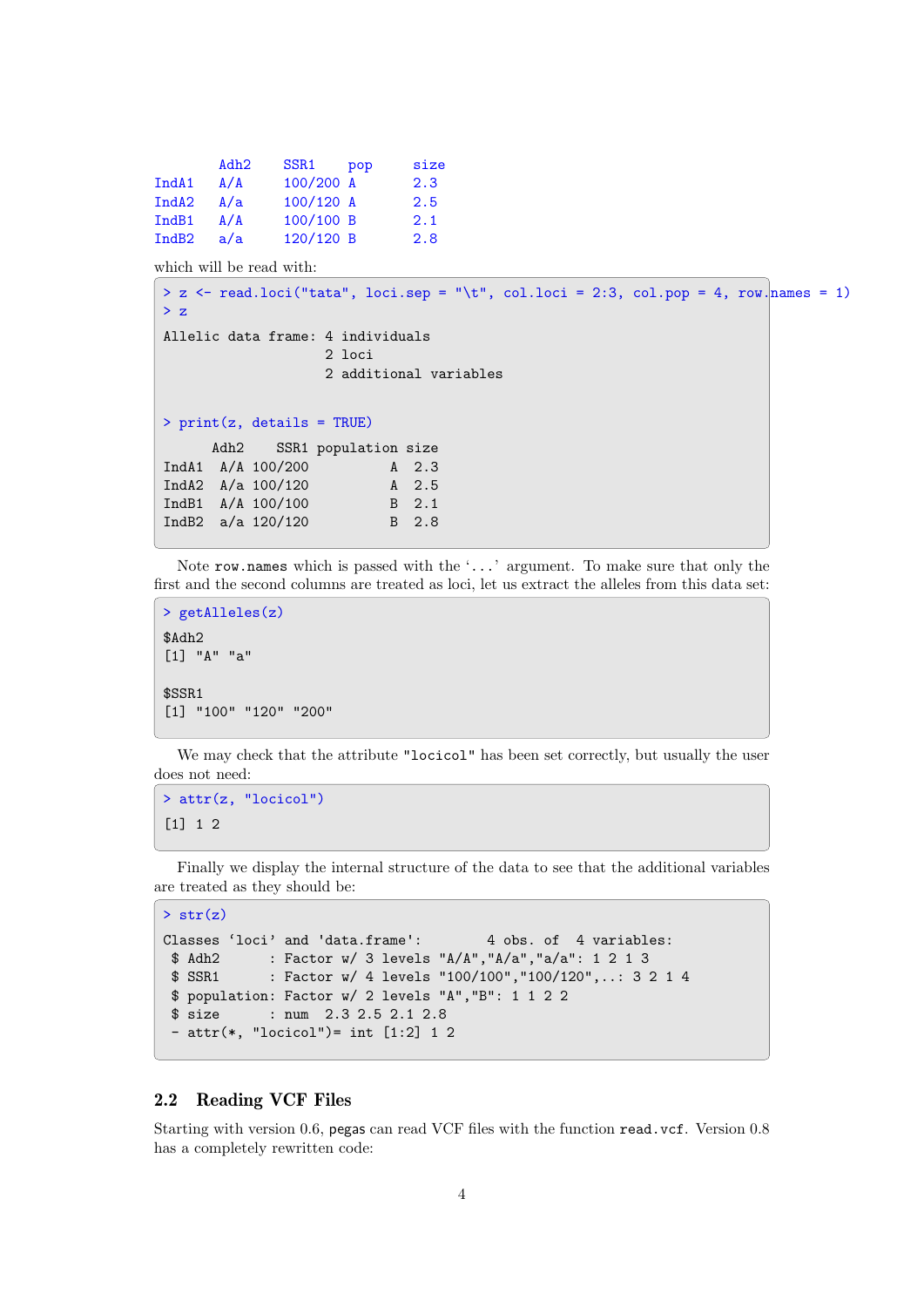```
> args(read.vcf)
function (file, from = 1, to = 10000, which.loci = NULL, quiet = FALSE)
NULL
```
By default, the first 10,000 loci are read. The option which.loci is an alternative way to specify which loci to read in the file. For instance, the following is the same than the default (the arguments from and to are ignored here):

read.vcf(file, which.loci = 1:1e4)

In practice, the numbers passed to this option will be obtained from additional functions which query information from VCF files (see ?VCFloci for more information). read.vcf returns an object of class "loci".

#### 2.3 Importing Fstat, Genetix, Genepop, and Structure Data Files

These four programs have their own data format. Roughly, these formats have the same idea: they store the genotypes of individuals from different populations. So, they store genotypes at several loci and an individual categorical variable. Additionally, the GENETIX and STRUCTURE formats allow for individual labels.

adegenet includes four data files in each of these formats of the same microsatellite data set. These files can be displayed in the R console with:

```
> file.show(system.file("files/nancycats.dat", package="adegenet"))
> file.show(system.file("files/nancycats.gtx", package="adegenet"))
> file.show(system.file("files/nancycats.gen", package="adegenet"))
> file.show(system.file("files/nancycats.str", package="adegenet"))
```
If you want to copy these files into the working directory to further display or edit them with your favourite editor, use these commands:

```
> file.copy(system.file("files/nancycats.dat", package = "adegenet"), getwd())
[1] TRUE
> file.copy(system.file("files/nancycats.gtx", package = "adegenet"), getwd())
[1] TRUE
> file.copy(system.file("files/nancycats.gen", package = "adegenet"), getwd())
[1] TRUE
> file.copy(system.file("files/nancycats.str", package = "adegenet"), getwd())
[1] TRUE
```
adegenet provides four functions to read these formats. Reading the first three formats is straightforward:

```
> A <- read.fstat("nancycats.dat", quiet = TRUE)
> B <- read.genetix("nancycats.gtx", quiet = TRUE)
> C <- read.genepop("nancycats.gen", quiet = TRUE)
```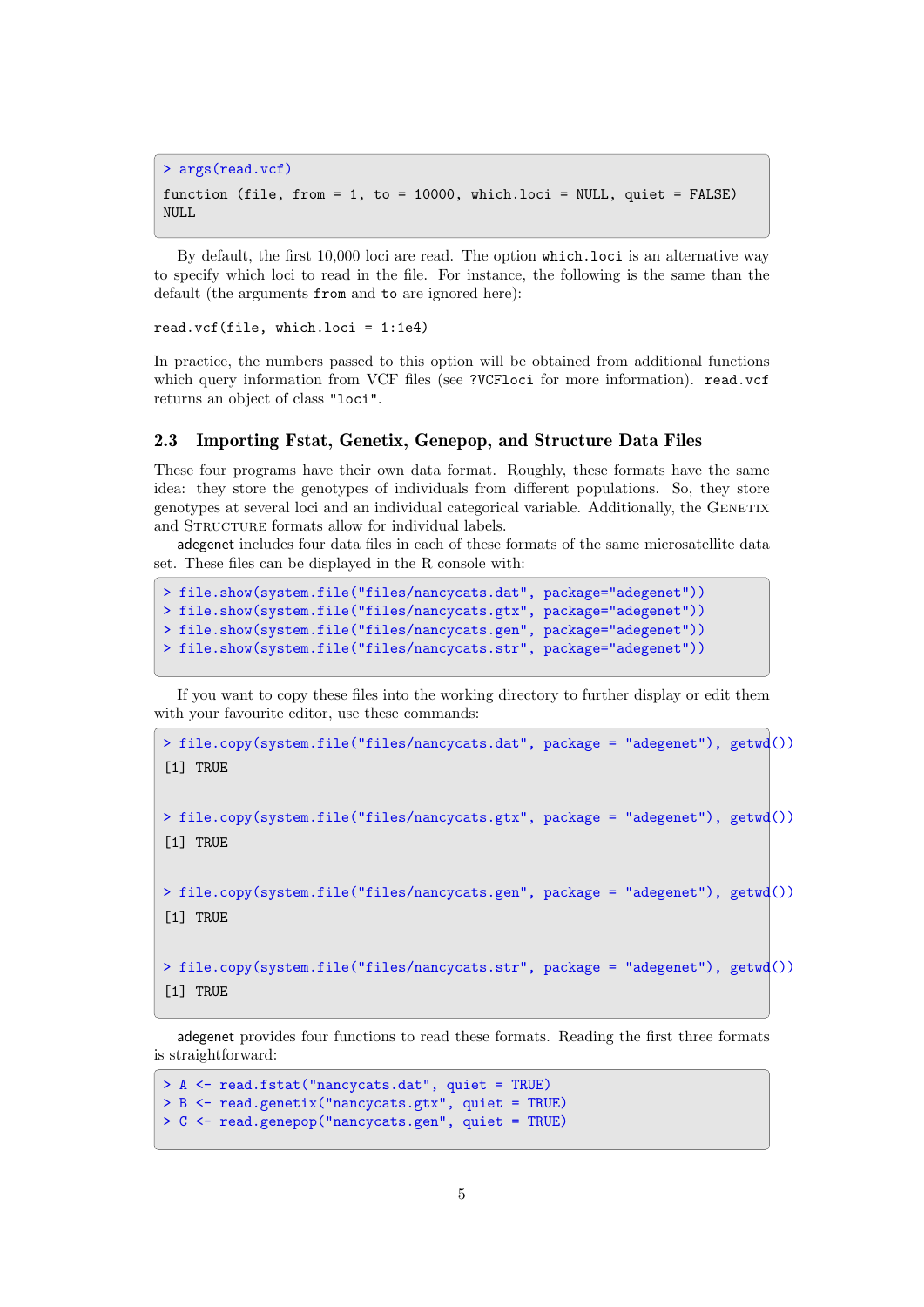Reading a STRUCTURE file is slightly more complicated because the function needs some exta information. This can be done interactively (the default), or by specifying the appropriate options in which case we will use ask = FALSE:

```
> D <- read.structure("nancycats.str", onerowperind=FALSE, n.ind=237, n.lod=9, col.lab=1, col.
```
All four data sets are identical (we only compare the tab slots):

```
> identical(A@tab, C@tab)
[1] TRUE
> identical(B@tab, D@tab)
[1] TRUE
```
Once the data have been read into R, they can be analysed with adegenet or with pegas after eventually converting them with as.loci. We now delete the data files:

> unlink(c("nancycats.dat", "nancycats.gtx", "nancycats.gen", "nancycats.str"))

Finally, pegas has the function read.gtx to read a GENETIX data file and return an object of class "loci". This function has no option.

#### 2.4 Importing Excel Files

Excel is widely used for trivial data management, but clearly these data must be exported to other programs for most analyses. This also applies to the free spreadsheet editors such as OpenOffice's Calc or Gnumeric. Several solutions to get such data into R are given below. I assume that the allelic data in the spreadsheet are in a tabular form similar to what we have seen in Section 2.1, so the objective is to have them in R as a "loci" object.

- 1. The simplest solution is to save the spreadsheet as a text file using either the tabdelimited or comma-separated-variable (csv) format. This can be done with any spreadsheet editor since Calc or Gnumeric can import Excel files. Once the text file is created, read.loci can be used with the option  $loci$ .sep = "\t" or loci.sep = ",", as well as any other that may be needed.
- 2. If the "Save as. . . " solution does not work, it is possible to save a sheet, or part of it, in a text file by following these steps:
	- (a) Open the file, again this may be done with any program.
	- (b) Select the cells you want to export; this can be done by clicking once on the topleft cell, and then clicking a second time on the bottom-right cell after pressing the Shift key (this could avoid you a tunnel syndrome and is much easier if many cells must be selected).
	- (c) Copy the selected cells in the clipboard (usually Ctrl-C).
	- (d) Open a text editor (do not use a word processor), paste the content of the clipboard (usually Ctrl-V), and save the file.

The text file can now be read with read.loci(..., loci.sep = "\t").

3. If Perl is installed on your computer (this is true for almost all Linux distributions), you can use the function read.xls from the package gdata (available on CRAN) to read directly an Excel file into R (the Perl program actually does the same job than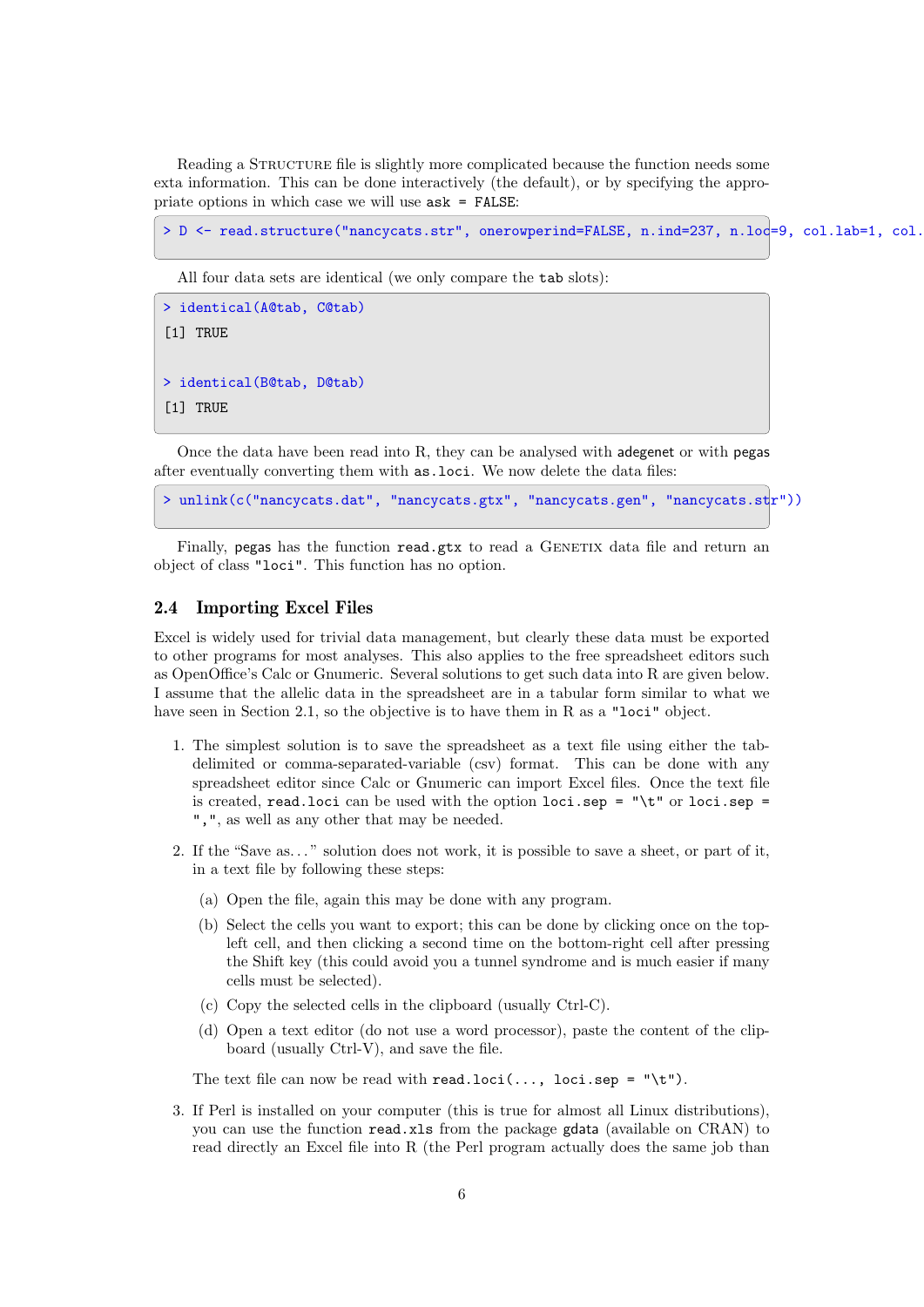the user does manually in the "Save as. . . " solution above). By default the first sheet is used, but this can be changed with the sheet option. The returned object is a data frame and can be converted as a "loci" object with as.loci. In that case, the same options that in read.loci can be used (see ?as.loci.).

In my experience, read.xls works well with small to moderate size Excel files but can be very slow with bigger files  $(> 10 \text{ MB})$ .

We also note the function read.genealex in the package poppr [3] which reads a Genalex file that has been exported into csv format and returns an object of class "genind".

# 3 An Example From Dryad

This section shows how the jaguar data set was prepared. This data set, deliver with pegas, was published by Haag et al. [1], and was deposited on Dryad.<sup>4</sup> The main data file is in Excel format and can be accessed directly at the locations indicated below so that it can be read remotely with gdata:

```
> f <- "http://datadryad.org/bitstream/handle/10255/dryad.1885/\
MicrosatelliteData.xls?sequence=1"
> library(gdata)
> x <- read.xls(f, row.names = 1)
essai de l'URL 'http://datadryad.org/bitstream/handle/10255/\
dryad.1885/MicrosatelliteData.xls?sequence=1'
Content type 'application/vnd.ms-excel;charset=ISO-8859-1'\
length 29184 bytes (28 KB)
==================================================
downloaded 28 KB
```
The object x is a data frame with the row names set correctly with the line identifiers of the original file since we have used the option  $row.name = 1$ . In this data frame each column is an allele so that two columns are used to represent the genotype at a given locus. This is clearly not the format used by the class "loci". Furthermore, some rows indicating the populations have been inserted with missing values (NA) for all columns. Fortunately, the rows with genotypes have no NA, so it is easy to find the rows with the population names, and drop them before transforming the data frame with the function alleles2loci. This function has been specially designed to transform such data sets. The commands are relatively straightforward:

```
> s <- apply(x, 1, anyNA)
> y <- alleles2loci(x[!s, ])
```
We can now extract the population names and assign them to each observation; this is slightly more complicated, but the logical is based on the fact that the rows below a population name should be assigned to it:<sup>5</sup>

```
> w < - which(s)
> n \le \text{diff}(c(w, nrow(x) + 1)) - 1> pop \leq factor(rep(1:4, n), labels = names(w))
> y$population <- pop
```
<sup>4</sup>http://datadryad.org/resource/doi:10.5061/dryad.1884

<sup>&</sup>lt;sup>5</sup>In practice, a for loop can be used: it would be less efficient but more intuitive and easier to read.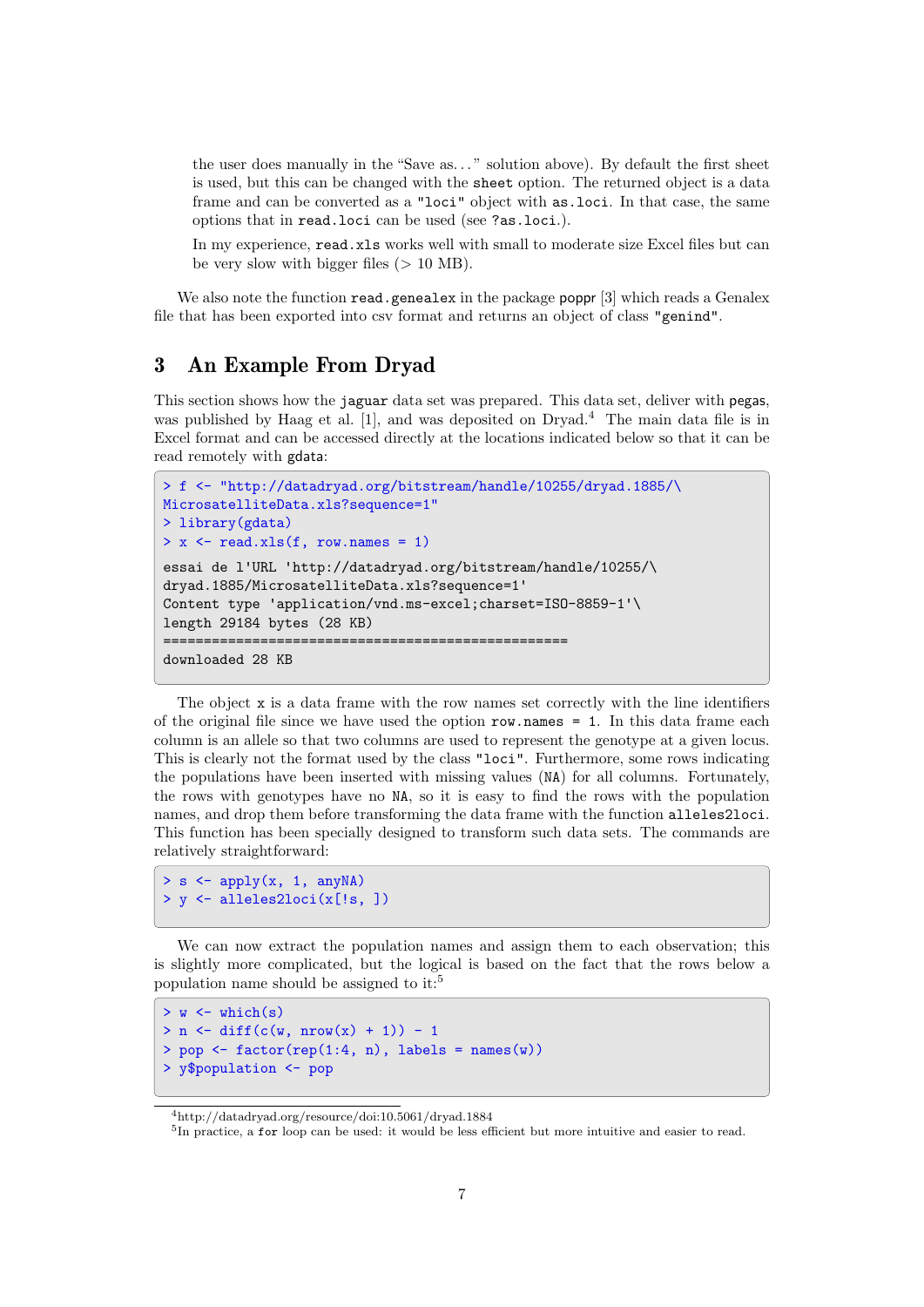The data are now ready to be analysed in R. We can check that the row- and colnames are correctly set with the labels from original file:

```
> yAllelic data frame: 59 individuals
                  13 loci
                  1 additional variable
> dimnames(y)
[[1][1] "bPon01" "bPon02" "bPon133" "bPon134" "bPon135"
 [6] "bPon140" "bPon137" "bPon139" "bPon138" "bPon136"
[11] "bPon141" "bPon143" "bPon142" "bPon124" "bPon366"
[16] "bPon12" "bPon91" "bPon04" "bPon25" "bPon48"
[21] "bPon49" "bPon50" "bPon51" "bPon52" "bPon53"
[26] "bPon54" "bPon35" "bPon46" "bPon40" "bPon41"
[31] "bPon47" "bPon78" "bPon36" "bPon359" "bPon44"
[36] "bPon80" "bPon03" "bPon11" "bPon15" "bPon16"
[41] "bPon17" "bPon18" "bPon19" "bPon20" "bPon21"
[46] "bPon22" "bPon23" "bPon27" "bPon29" "bPon30"
[51] "bPon31" "bPon32" "bPon38" "bPon45" "bPon130"
[56] "bPon131" "bPon132" "bPon58" "bPon24"
[[2]]
 [1] "FCA742" "FCA723" "FCA740" "FCA441"
 [5] "FCA391" "F98" "F53" "F124"
 [9] "F146" "F85" "F42" "FCA453"
[13] "FCA741" "population"
```
# 4 Editing and Writing Genetic Data Files

After the data have been read into R, they can be manipulated in the standard way. This is straightforward for the class "loci" since it is a direct extension of data frames. pegas has a few method functions adapted to "loci": rbind, cbind, and the indexing operator [. Some other functions, such as subset, split, rownames, colnames, or the \$ operator, can be used without problem since they respect additional attributes. Others, such as transform, drop the attributes and so will return a simple data frame.

adegenet allows to edit an object of class "genind", but since this is an S4 class, the elements are accessed with the @ operator. The help page ?genind describes them in details. A few functions are provided to ease the manipulation of "genind" objects because setting all elements by hand may be tedious: seploc splits the data with respect to each locus, seppop does the same with respect to each population, and repool allows to do the opposite operation.

It is also possible to select a part of a "genind" object with the usual indexing operator [, the indices will apply to the rows and/or columns of the @tab slot, and the other slots will be modified accordingly. Some care should be paid when using numerical indexing on columns because something like x[, 1] will only select one allele column, eventually excluding other alleles of the same locus. It is safer to use the option nloc which specifies the loci to be selected, and so will select the appropriate allele columns. Further details are available in ?pop as well as information on some other functions.